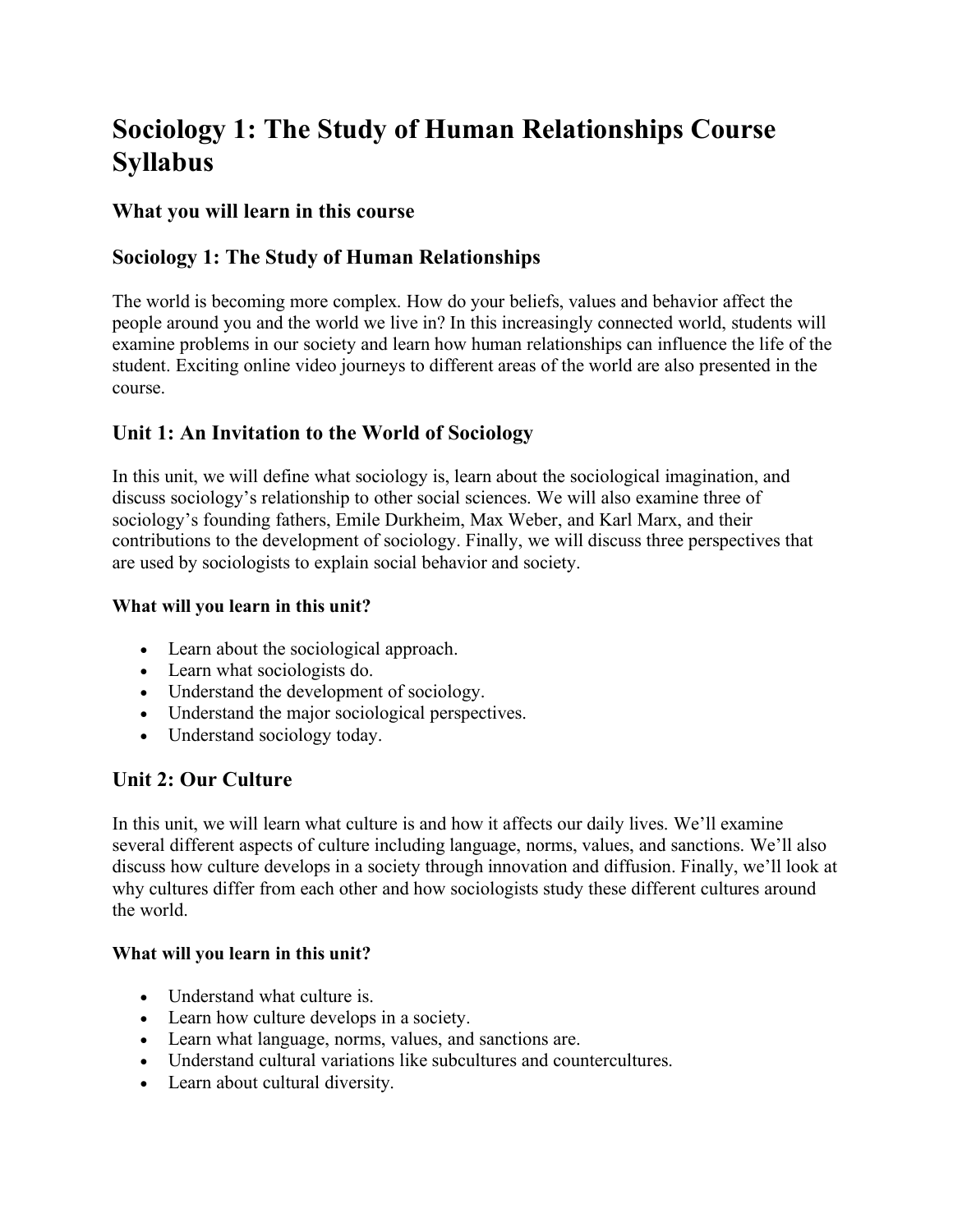# **Unit 3: Socialization**

In this unit, we will examine how culture is transmitted to a society's new members. We'll discuss the process of socialization and how this process continues through the life course. In doing so, we'll encounter the nature vs. nurture debate and look at various examples, including isolated children, to illuminate this debate. In addition, the unit will discuss how socialization and culture help to shape the self and individual personalities. Finally, several agents of socialization are discussed, to illustrate some of the ways that culture is transmitted.

## **What will you learn in this unit?**

- Understand what socialization is and how people learn to be members of their culture.
- Examine the different socialization processes throughout the life course.
- Learn how the agents of socialization teach individuals culture.
- Examine how socialization affects the development of the self.
- Understand the role of the family, school, peer group, media, and workplace in the socialization process.

# **Unit 4: Social Structure & Group Behavior**

In this unit, we will examine the building blocks of society, including groups, statuses, roles, networks, and social institutions. We'll discuss the different types of groups in society and how the statuses that we have influence our lives in various ways. In addition, the unit looks at how the Internet is changing the way that we network in society and our involvement in social groups. Finally, we'll trace the development of social structure and institutions from preindustrial societies to the present period of time.

#### **What will you learn in this unit?**

- Examine the social structure of society and how this structure affects your everyday life.
- Learn about the statuses in society that you may hold and the roles that follow from these statuses.
- Follow the development of technology in society from preindustrial societies to postmodern ones and examine how these changes affect the social structure of societies.
- Explore social interactions between groups of people.

## **Sociology Midterm Exam**

- Review information acquired and mastered from this course up to this point.
- Take a course exam based on material from the first four units in this course (Note: You will be able to open this exam only one time.)

# **Unit 5: Deviance & Crime**

In this unit, we will examine deviant behavior, social control, and crime and the relationships between these three elements in society. Sociologists and other scientists have put forth a number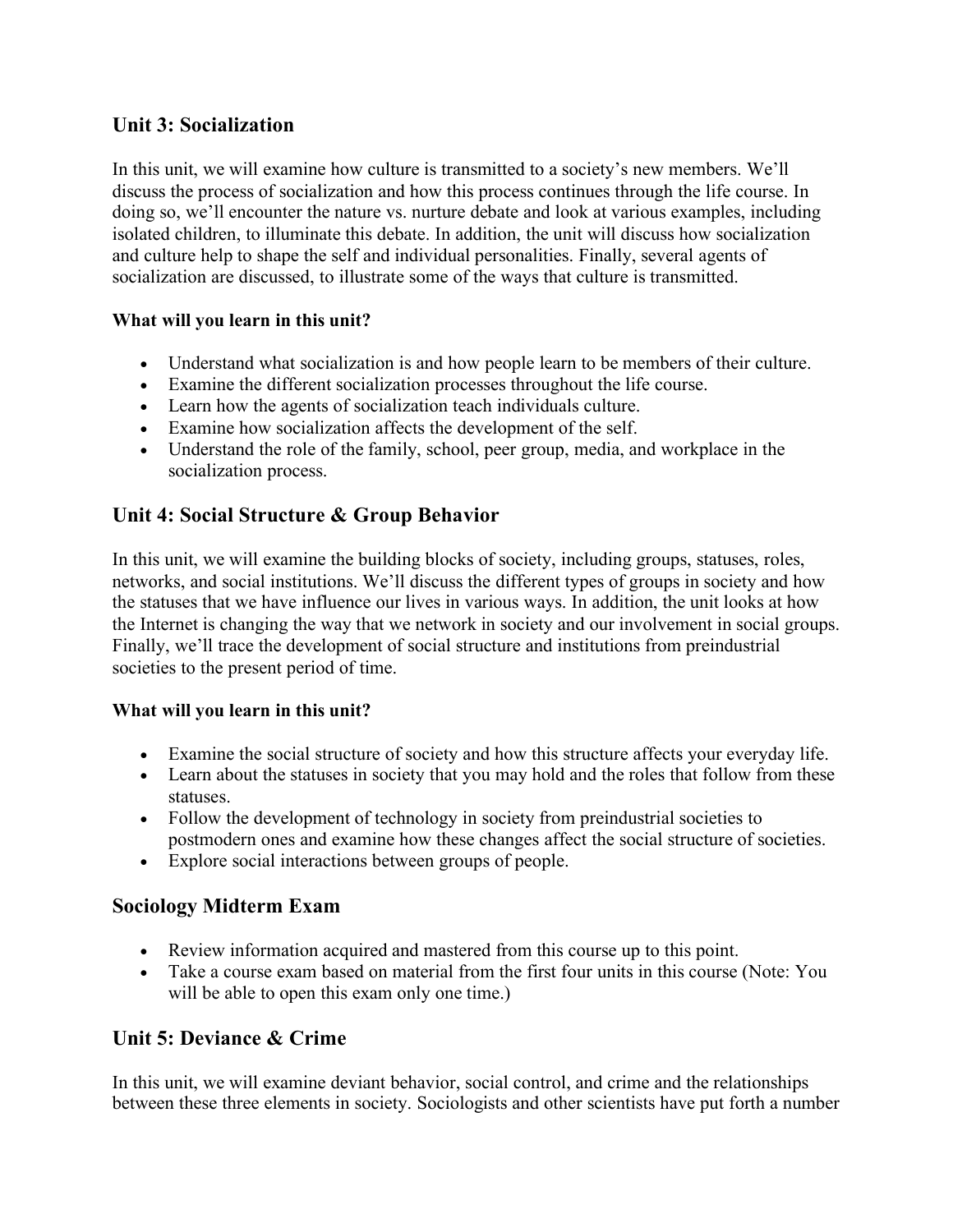of theories on why deviance happens and the consequences for both individuals and society. The unit will also discuss the techniques and strategies that society and individuals use to encourage conformity and discourage deviance. Finally, we'll look at the different types of crime in society and how crime relates to social statuses like age, race, and gender.

#### **What will you learn in this unit?**

- Understand what deviance is and how it affects society.
- Examine the different explanations for deviance.
- Discuss how society encourages conformity and how it uses social control to discourage deviance.
- Understand the different types of crime and how society deals with crime.

# **Unit 6: Social Stratification & Class**

In this unit, we will examine social stratification and class. We'll discuss three systems of social stratification, including slavery, castes, and social classes, and look at the different social classes that exist in the United States and Canada. We will also look at the functions that social stratification may play in society and some of the negative consequences for society, including conflict. Finally, we will examine poverty in North America and which groups of people are more likely to live in poverty.

#### **What will you learn in this unit?**

- Understand what social stratification is and how it affects society.
- Learn about the three types of social stratification.
- Examine the major theories of social stratification.
- Investigate the social classes that exist in the United States and Canada.
- Learn about poverty in North America and which groups are more likely to be poor.

# **Unit 7: Inequalities of Race & Ethnicity**

In this unit, we will examine race and ethnicity in society. We will look at what a minority group is and the prejudice, stereotypes, racism, and discrimination that a minority group might face. In this unit, we will also investigate different types of group relationships in a society, including genocide, segregation, amalgamation, assimilation, and pluralism. Finally, we will look at how a minority group may respond to the repression and discrimination that it faces in society.

#### **What will you learn in this unit?**

- Learn what race and ethnicity are.
- Investigate the characteristics of a minority group.
- Understand what prejudice, racism, and discrimination are.
- Examine the different ways that group relationships may be organized in society.
- Discuss how a minority group may respond to repression.